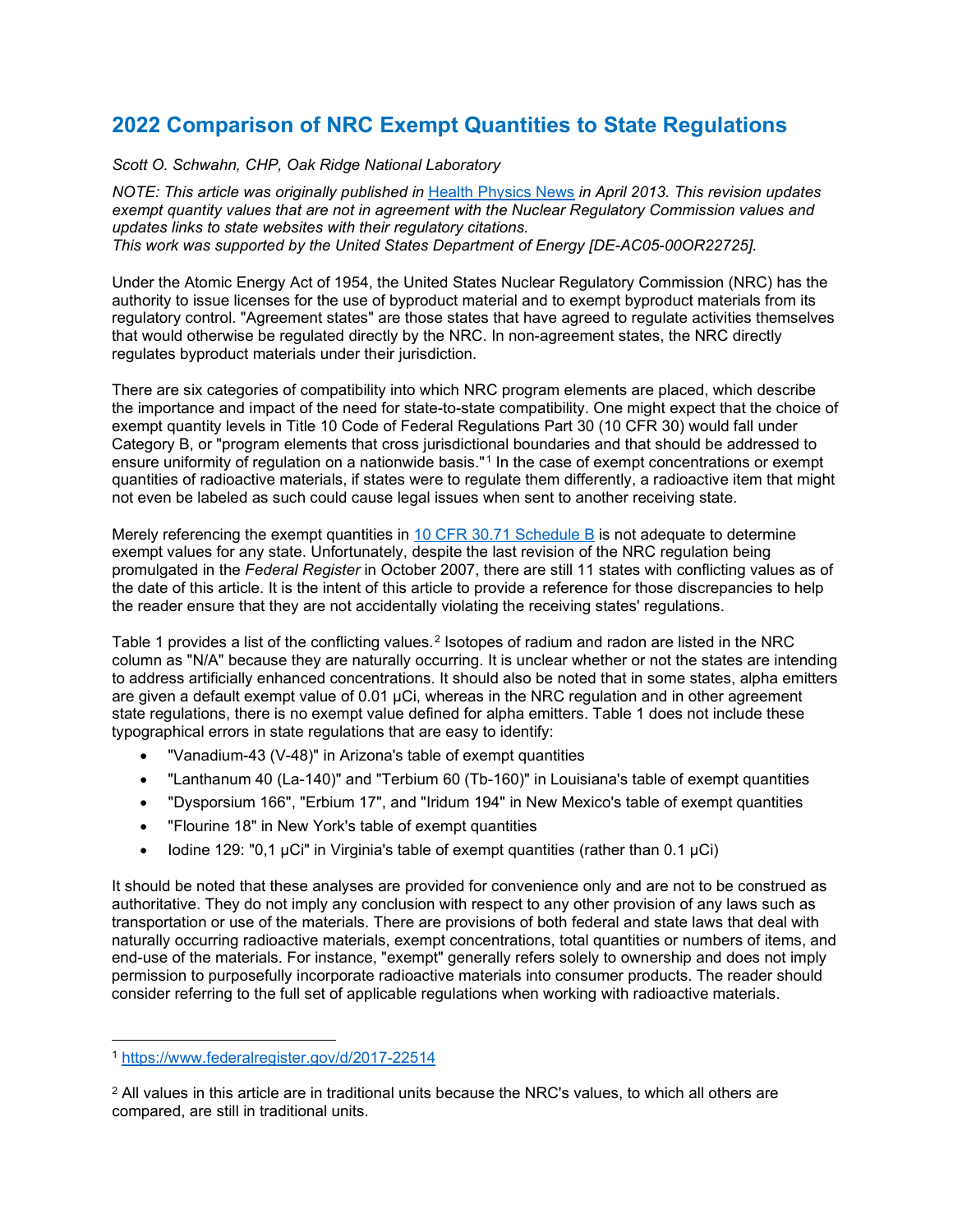| M. | . . | ۰.<br>. . |  |
|----|-----|-----------|--|

| <b>State</b>                    | <b>Nuclides</b>                                                                                                                                                                                                                                                          | <b>Exempt Values</b>                                   |                                                                     |
|---------------------------------|--------------------------------------------------------------------------------------------------------------------------------------------------------------------------------------------------------------------------------------------------------------------------|--------------------------------------------------------|---------------------------------------------------------------------|
|                                 |                                                                                                                                                                                                                                                                          | State $(\mu Ci)$                                       | $NRC$ ( $\mu$ Ci)                                                   |
| Alabama                         | 58 <sub>Co</sub><br>97T <sub>C</sub>                                                                                                                                                                                                                                     | $0.1*$<br>$0.1*$                                       | 10<br>100                                                           |
| <b>Arkansas</b>                 | Other alpha emitters                                                                                                                                                                                                                                                     | 0.01                                                   | ÷,                                                                  |
| California                      | <sup>47</sup> Ca<br>129<br>131<br>126                                                                                                                                                                                                                                    | 100<br>1<br>0.1<br>$0.1*$                              | 10<br>0.1<br>1<br>$\mathbf{1}$                                      |
| <b>Illinois</b>                 | 125                                                                                                                                                                                                                                                                      | $0.1*$                                                 | $\mathbf{1}$                                                        |
| Indiana                         | <sup>68</sup> Ge, <sup>195</sup> Au<br>129<br>$226$ Ra                                                                                                                                                                                                                   | 100<br>0<br>1                                          | 10<br>0.1<br>÷.                                                     |
| Louisiana                       | 69Ge<br><sup>76</sup> As                                                                                                                                                                                                                                                 | 10<br>$0.1*$                                           | 0.1<br>10                                                           |
| <b>New York</b>                 | 129Cs, 57Co, 67Ga, 111In, 1231<br>$159$ Gd<br>68Ge, 195Au, 52Fe, 43K, 81Rb, 87Y, 88Y<br>7Be<br>$114 \text{ln}$<br>$226$ Ra                                                                                                                                               | $0.1*$<br>1100<br>$0.1*$<br>100<br>$\mathbf{1}$<br>0.1 | 100<br>100<br>10 <sup>1</sup><br>$0.1*$<br>$0.1*$<br>$\blacksquare$ |
| Ohio                            | <sup>224</sup> Ra, <sup>228</sup> Ra                                                                                                                                                                                                                                     | 0.1                                                    | $\overline{\phantom{0}}$                                            |
| Pennsylvania                    | 231Pa, 226Ra, 228Ra<br>228 Ac, 196 Au, 124<br><sup>223</sup> Ra, <sup>224</sup> Ra, <sup>220</sup> Rn, <sup>222</sup> Rn<br><sup>7</sup> Be, <sup>207</sup> Bi, <sup>212</sup> Pb, <sup>33</sup> P, <sup>230</sup> Pa<br>190 Ir, 203 Pb, 183 Re, 187 Re, 96m Tc<br>127Xe | 0.1<br>1<br>1<br>10<br>100<br>1000                     | $0.1*$<br>$\blacksquare$<br>$0.1*$<br>$0.1*$<br>$0.1*$              |
| <b>South</b><br><b>Carolina</b> | 11C, 13N, 15O<br>133<br>99m <sub>Tc</sub><br>195Au<br>$226$ Ra<br>99Tc                                                                                                                                                                                                   | 10<br>10<br>10<br>20<br>0.1<br>$0.1*$                  | $0.1*$<br>$\mathbf{1}$<br>100<br>10<br>$\blacksquare$<br>10         |
| Washington                      | 169Yb<br>$226$ Ra                                                                                                                                                                                                                                                        | 10<br>0.1                                              | $0.1*$<br>$\blacksquare$                                            |

\* Values are default for non-alpha radionuclides not specifically listed in the table.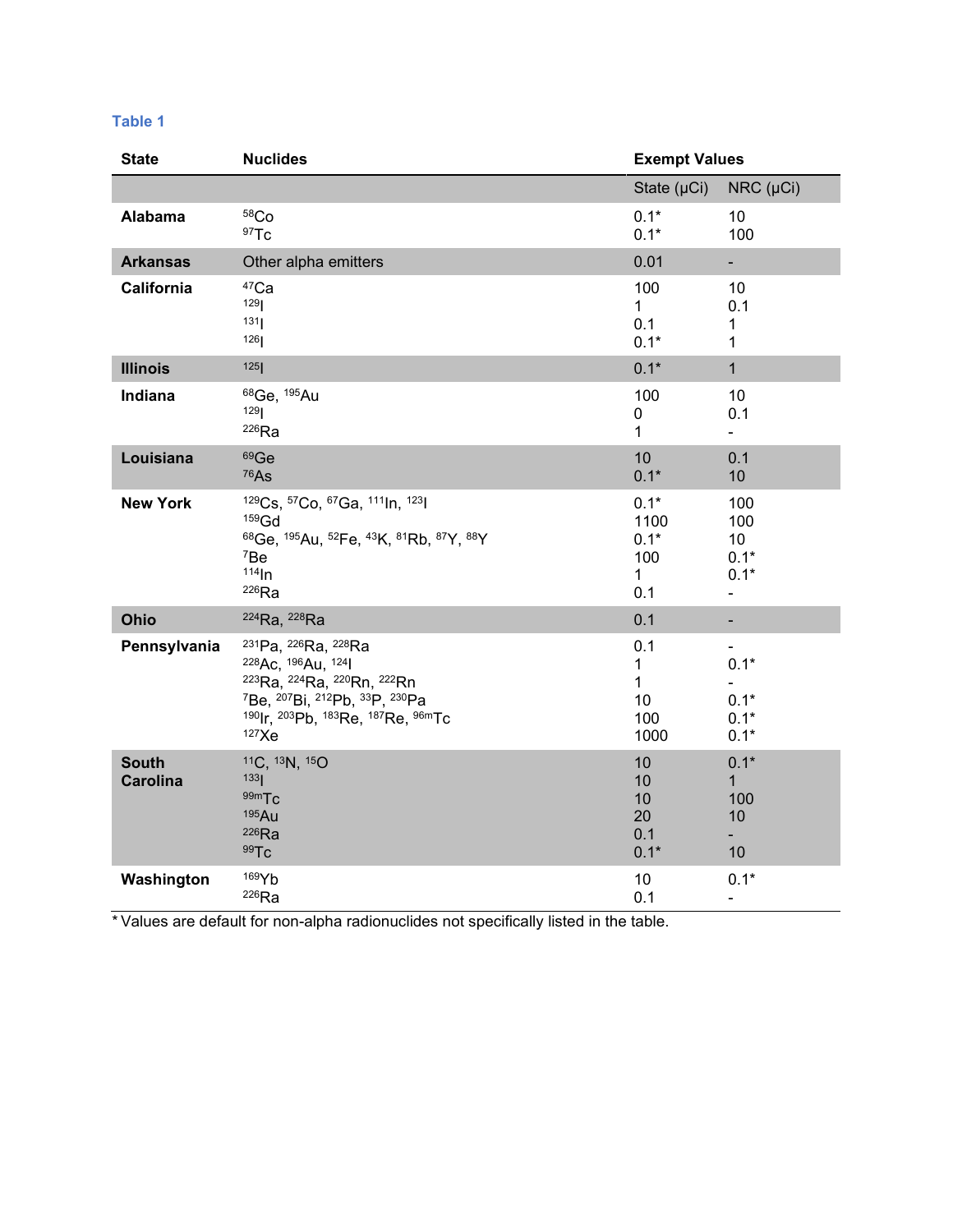Table 2 provides a list of hyperlinks (as of the week of 9 May 2022) to each agreement state's regulations for exempt quantities. The second column provides the link to the regulatory citation that identifies the use of a particular exempt quantity table. The third column provides either the name of the table within the same document or a link to the table if it is in a separate location. The last column provides the actual rule number and any additional relevant comments.

## **Table 2**

| <b>Agreement</b><br><b>States</b> | <b>Citation</b>                                                                                                                                                                                                                                                                                                    | <b>Exempt Quantity</b><br>Table                | <b>Rule Number/</b><br><b>Comments</b> |
|-----------------------------------|--------------------------------------------------------------------------------------------------------------------------------------------------------------------------------------------------------------------------------------------------------------------------------------------------------------------|------------------------------------------------|----------------------------------------|
| (NRC)                             | 10 CFR 30.18<br>(http://www.nrc.gov/reading-rm/doc-<br>collections/cfr/part030/part030-<br>0018.html)                                                                                                                                                                                                              | 10 CFR 30.71,<br><b>Schedule B</b>             | 10 CFR 30.18                           |
| <b>AL</b>                         | https://www.alabamapublichealth.g<br>ov/radiation/assets/part_02.pdf                                                                                                                                                                                                                                               | Schedule B                                     | Rule 420-3-26-.02                      |
| <b>AR</b>                         | https://www.sos.arkansas.gov/uploa<br>ds/rulesRegs/Arkansas%20Registe<br>r/2006/nov dec 2006/016.24.06-<br>007.pdf                                                                                                                                                                                                 | <b>Schedule B to Section</b><br>$\overline{2}$ | <b>RH-305</b>                          |
| <b>AZ</b>                         | https://apps.azsos.gov/public_servi<br>ces/Title 09/9-07.pdf                                                                                                                                                                                                                                                       | <b>Exhibit B</b>                               | R9-7-303.(C)                           |
| CA                                | Located on the California Code of<br><b>Regulations Website under: TITLE</b><br>17 (Public Health), Division 1,<br><b>Chapter 5 Sanitation</b><br>(Environmental)], Subchapter 4<br>(Radiation), Group 2 (Licensing),<br><b>Article 3, Exemptions</b>                                                              | Section 30235,<br>Schedule A                   | Cal. Admin. Code tit.<br>17, § 30180.3 |
| CO                                | https://www.sos.state.co.us/CCR/Di<br>splayRule.do?action=ruleinfo&rulel<br>d=2932&deptID=16&agencyID=141<br>&deptName=Department%20of%20<br>Public%20Health%20and%20Envir<br>onment&agencyName=Hazardous<br>%20Materials%20and%20Waste%<br>20Management%20Division&series<br>Num=6%20CCR%201007-<br>1%20Part%2003 | Schedule 3B                                    | 6 CCR 1007-1 Part<br>3.3.2.1           |
| <b>FL</b>                         | https://www.floridahealth.gov/enviro<br>nmental-health/radiation-<br>control/ documents/regs/64E-<br>5PART2-7-1-2015-with-Bond-<br>Table.pdf                                                                                                                                                                       | Schedule B                                     | 64E-5.203(2)                           |
| <b>GA</b>                         | https://rules.sos.ga.gov/GAC/391-3-<br>17                                                                                                                                                                                                                                                                          | $(21)(b)$ , Schedule B                         | 391-3-17-.02(3)(b)1.                   |
| IA                                | https://www.legis.iowa.gov/docs/AC<br>O/chapter/641.39.pdf                                                                                                                                                                                                                                                         | Appendix B                                     | $641 - 39.4(3)b(1)$                    |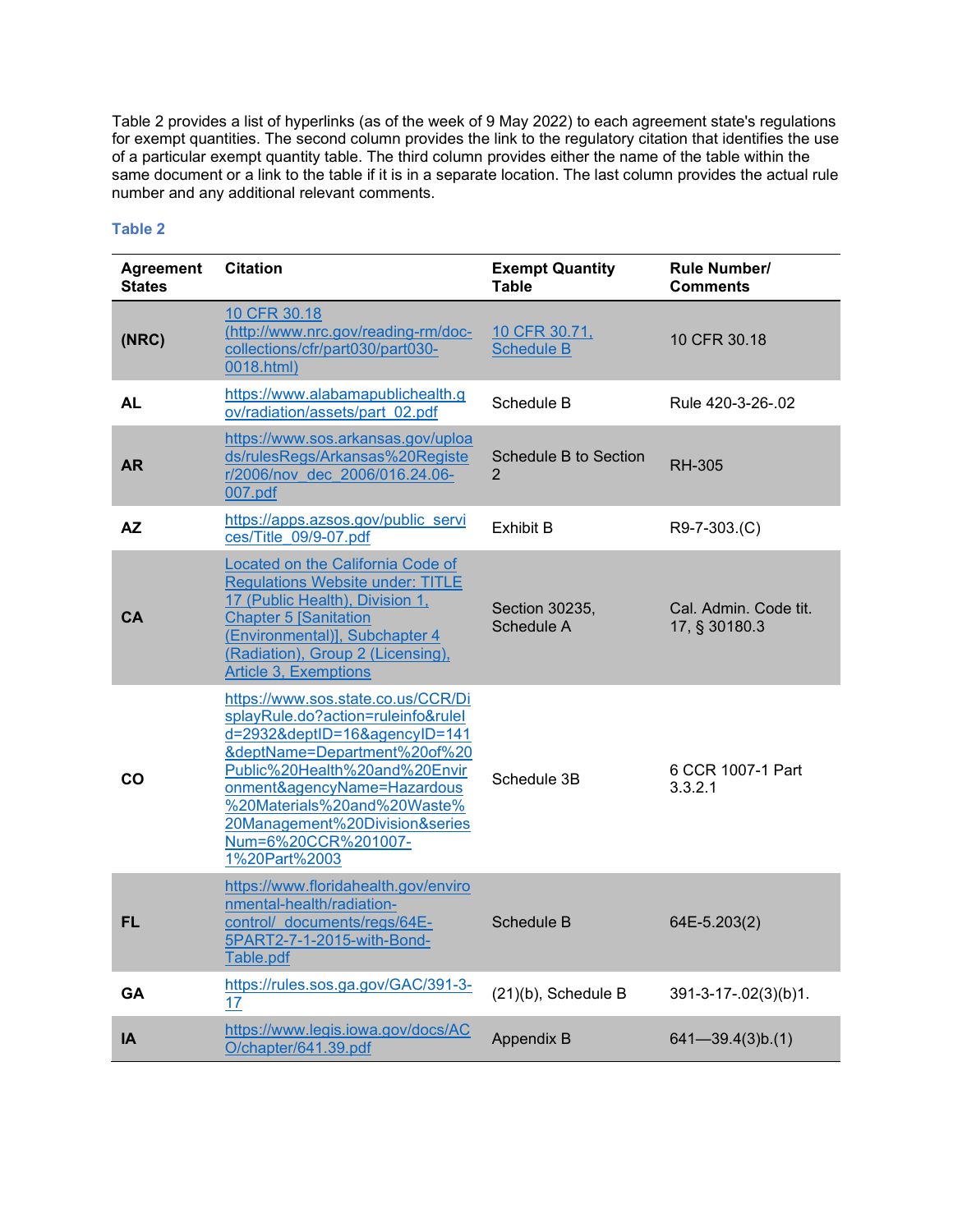| <b>Agreement</b><br><b>States</b> | <b>Citation</b>                                                                                                                                                              | <b>Exempt Quantity</b><br><b>Table</b>                                                               | <b>Rule Number/</b><br><b>Comments</b>                    |
|-----------------------------------|------------------------------------------------------------------------------------------------------------------------------------------------------------------------------|------------------------------------------------------------------------------------------------------|-----------------------------------------------------------|
| IL                                | https://www2.illinois.gov/iema/laws/<br>Documents/Regs/32 330.pdf                                                                                                            | Appendix B                                                                                           | 32 ILLINOIS<br><b>ADMINISTRATIVE</b><br>CODE 330.40(b)(1) |
| <b>KS</b>                         | https://www.kdhe.ks.gov/Document<br>Center/View/9862/Kansas-<br>Radiation-Control-Program---<br><b>Regulations-and-Statutes-</b><br>PDF?bidId=                               | K.A.R. 28-35-197a,<br>Schedule B (10 CFR<br>30.71 adopted by<br>reference)                           | K.A.R. 28-35-192g                                         |
| KY                                | https://apps.legislature.ky.gov/law/k<br>ar/titles/902/100/045/                                                                                                              | 902 KAR 100:080.<br>Exempt quantities. 10<br>C.F.R. 30.71 Schedule<br>B incorporated by<br>reference | 902 KAR 100:045<br>Section 6                              |
| LA                                | https://deq.louisiana.gov/assets/doc<br>s/Legal Affairs/ERC/33v15Rad.doc<br>$\underline{x}$                                                                                  | Schedule B                                                                                           | Title 33 Part XV<br>§304.B.                               |
| МA                                | https://www.mass.gov/doc/105-cmr-<br>120-the-control-of-radiation-<br>0/download                                                                                             | 105 CMR 120.196:<br>Appendix B<br>Table I (alternately<br>referred to as Table 1)                    | 105 CMR 120.104(B)                                        |
| <b>MD</b>                         | https://mde.maryland.gov/programs<br>/Air/RadiologicalHealth/Documents/<br>www.mde.state.md.us/assets/docu<br>ment/air/RH comar/regs final new.<br>pdf                       | <b>Appendix B</b>                                                                                    | Code of Maryland<br>Regulations<br>26.12.01.01 C.4(b)(1)  |
| MЕ                                | https://www1.maine.gov/sos/cec/rul<br>es/10/144/ch220/144c220c.docx                                                                                                          | Schedule B                                                                                           | 10-144A CMR 220<br>Part C.3.B(1)                          |
| <b>MN</b>                         | https://www.revisor.mn.gov/rules/47<br>31.3040/                                                                                                                              | 4731.3145                                                                                            | 4731.3040 Subp. 1                                         |
| <b>MS</b>                         | https://www.sos.ms.gov/adminsearc<br>h/ACCode/00000213c.pdf                                                                                                                  | 10 CFR 30 exempt<br>quantities adopted by<br>reference                                               | Title 15 Part III Subpart<br>78 Rule 1.3.1                |
| <b>NC</b>                         | http://reports.oah.state.nc.us/ncac/ti<br>tle%2010a%20-<br>%20health%20and%20human%20s<br>ervices/chapter%2015%20-<br>%20radiation%20protection/chapter<br>%2015%20rules.pdf | 10 CFR 30 exempt<br>quantities adopted by<br>reference                                               | 10A NCAC 15.0304(e)                                       |
| <b>ND</b>                         | https://www.ndlegis.gov/information<br>/acdata/pdf/33-10-03.1.pdf                                                                                                            | 10 CFR 30 adopted by<br>reference                                                                    | CHAPTER 33-10-03.1                                        |
| <b>NE</b>                         | https://www.nebraska.gov/rules-<br>and-<br>regs/regsearch/Rules/Health and<br>Human Services System/Title-<br>180/Chapter-03.pdf                                             | 180 NAC 3, Appendix<br>$3 - B$                                                                       | <b>Title 180 NAC 3-</b><br>004.02(A)                      |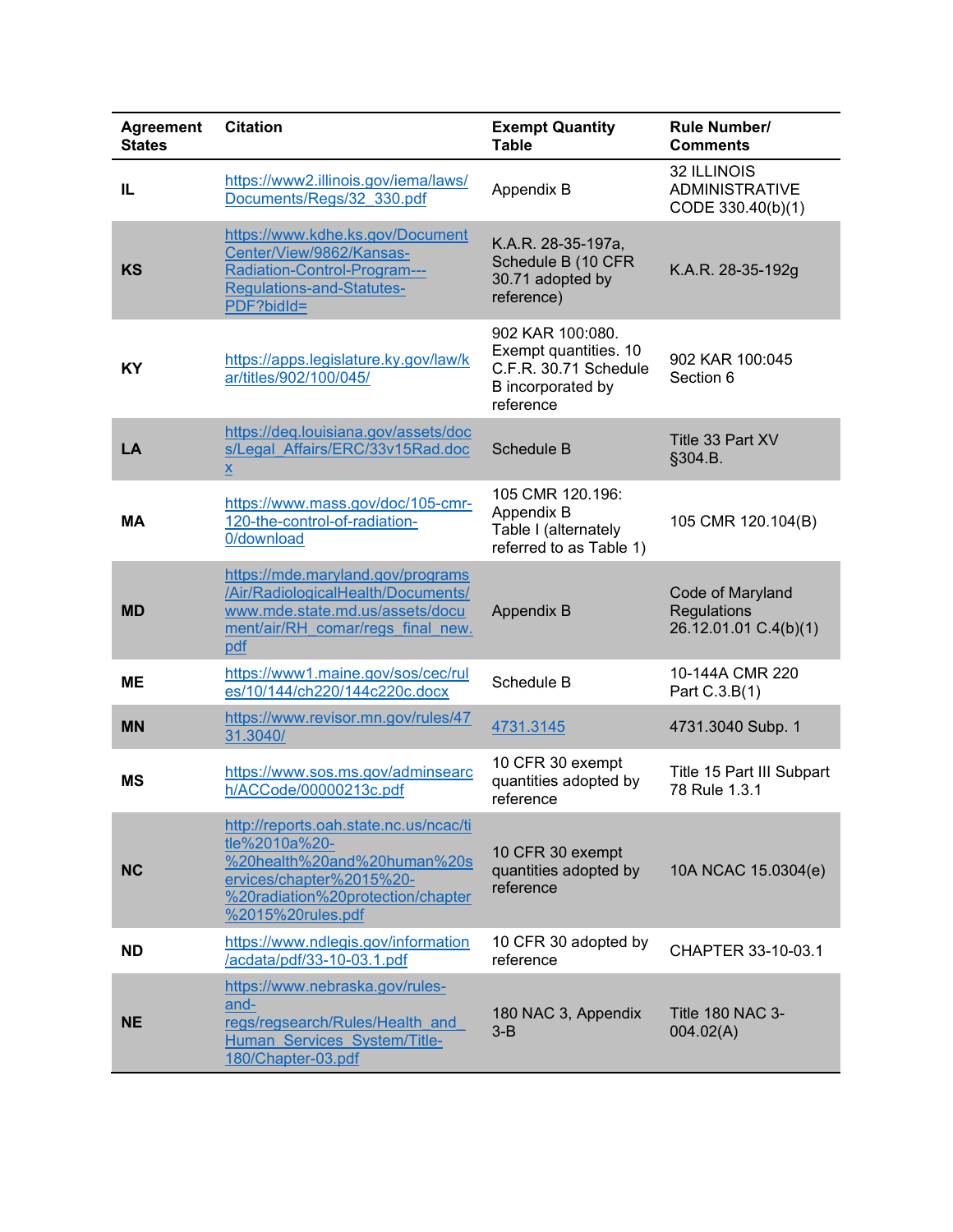| <b>Agreement</b><br><b>States</b> | <b>Citation</b>                                                                                                                                                | <b>Exempt Quantity</b><br><b>Table</b>                            | Rule Number/<br><b>Comments</b> |
|-----------------------------------|----------------------------------------------------------------------------------------------------------------------------------------------------------------|-------------------------------------------------------------------|---------------------------------|
| <b>NH</b>                         | http://www.gencourt.state.nh.us/rule<br>s/state agencies/he-p4023-<br>4039.html                                                                                | He-P 4096                                                         | He-P 4030.03 (g)                |
| <b>NJ</b>                         | http://www.state.nj.us/dep/rpp/RPR<br>P Rules/sub51.pdf                                                                                                        | 10 CFR 30<br>incorporated by<br>reference                         | N.J.A.C. 7:28-51.1              |
| <b>NM</b>                         | https://www.srca.nm.gov/parts/title2<br>0/20.003.0003.html                                                                                                     | 20.3.3.330 NMAC                                                   | 20.3.3.302.B(1) NMAC            |
| <b>NV</b>                         | https://www.leg.state.nv.us/nac/nac<br>-459.html#NAC459Sec184                                                                                                  | NAC 459.188                                                       | NAC 459.184.5                   |
| <b>NY</b>                         | https://regs.health.ny.gov/content/s<br>ection-164-exemption-certain-<br>radiation-sources-requirements-part                                                   | Appendix 16-A Table 3                                             | NYC Title 10, Section<br>16.4   |
| OH                                | http://codes.ohio.gov/oac/3701%3A<br>$1 - 40 - 11$                                                                                                             | Appendix                                                          | 3701:1-40-11(A)                 |
| <b>OK</b>                         | https://www.deq.ok.gov/wp-<br>content/uploads/deqmainresources/<br>410.pdf                                                                                     | 10 CFR 30<br>incorporated by<br>reference                         | 252:410-10-30.                  |
| <b>OR</b>                         | https://secure.sos.state.or.us/oard/v<br>iewSingleRule.action?ruleVrsnRsn=<br>60161                                                                            | 10 CFR 30.71<br><b>Schedule B</b><br>incorporated by<br>reference | 333-102-0035 (1)                |
| <b>PA</b>                         | http://www.pacodeandbulletin.gov/D<br>isplay/pacode?file=/secure/pacode/<br>data/025/chapter217/s217.137.html                                                  | 10 CFR 30 plus Table<br>$\overline{2}$                            | 217.137(1)                      |
| R <sub>l</sub>                    | https://rules.sos.ri.gov/regulations/p<br>art/216-40-20-7                                                                                                      | 10 CFR 30<br>incorporated by<br>reference                         | 216-RICR-40-20-7.4.4            |
| <b>SC</b>                         | https://scdhec.gov/sites/default/files<br>/Library/Regulations/R.61-63.pdf                                                                                     | RHA 2.24, Schedule B                                              | RHA 2.20.2.5.1                  |
| <b>TN</b>                         | https://publications.tnsosfiles.com/r<br>ules/0400/0400-20/0400-20-<br>10.20211130.pdf                                                                         | Schedule RHS 8-3                                                  | Rule 0400-20-10-<br>.04(3)(a)   |
| TX                                | https://texreq.sos.state.tx.us/public/r<br>eadtac\$ext.TacPage?sl=R&app=9&<br>$p$ dir=&p rloc=&p tloc=&p ploc=&<br>pg=1&p tac=&ti=25&pt=1&ch=289<br>$&r = 251$ | 289.251(l)(2)                                                     | $\S$ 289.251(e)(2)(A)           |
| <b>UT</b>                         | https://adminrules.utah.gov/public/s<br>earch/R313-19/Current%20Rules                                                                                          | R313-19-71                                                        | R313-19-13(2)(b)(i)             |
| <b>VA</b>                         | https://law.lis.virginia.gov/admincod<br>e/title12/agency5/chapter481/sectio<br>n400/                                                                          | 12VAC5-481-3730                                                   | 12VAC5-481-400.B.1.             |